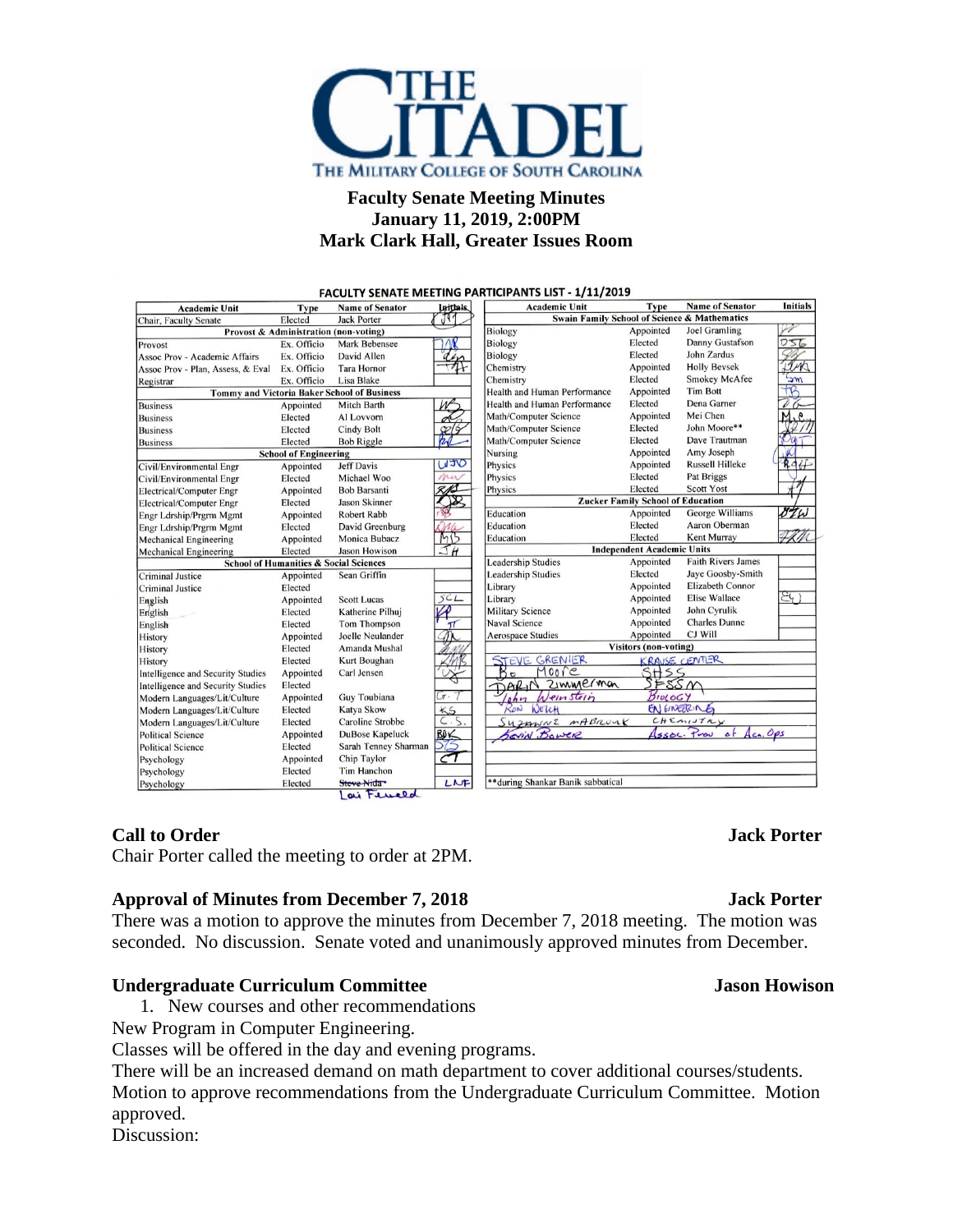Computer Science will also be impacted. Will have to work out class scheduling with Math Department.

Inquired how long the committee had to consider this proposal. Members expressed unhappiness with tight deadlines and not having the ability to review information before voting and to be included in recommendation meetings. Explained it's been a long time coming.

Concerned about CHEM 140/141 classes meeting enrollment.

Expressed concern regarding resources and faculty members ready to teach new classes since they don't just hire adjuncts to teach these sections.

Explained new classes wouldn't be offered until 2020 if this gets approved on schedule. Inquired about the difference between the current Cyber Security & Computer Science Program versus this new Computer Engineering Program.

Explained Computer Science Program focuses on the science and software part while Computer Engineering focuses on the design of the hardware and the networking connections.

Senate voted: Unanimously passed.

2. Explained curriculum maps should all look the same and the catalog will be updated.

# **Financial Affairs Committee**

# **Proposed Revisions to the SHSS Chairs' Proposal of August 2018 regarding Faculty Salaries Kurt Boughan**

The FAC endorses the original proposal of August 2018 as a whole but recommends the following revisions to points 1 and 2:

Point 1 – peer institutions

Revisions: FAC recommends for all future salary studies both 1) a revised universal list of seventeen school and 2) distinct lists for each of the five Schools of The Citadel and Daniel Library. The revised universal list was provided

Point 2 – more appropriate goal embraced

Revision: FAC recommends that the minimum target level for all faculty salaries be no less than 110% of the median, rather than 100% of the median as originally proposed.

Motion to approve memo with FAC endorsement. Motion approved and seconded. Discussion

How does the cost of living factor into this? Explained schools on the list have been revised to reflect more accurate salaries due to the cost of living.

Inquired if any input from HR or Provost Office? Members would like to review peer institutions for the School of Education.

Inquired if the faculty will have the opportunity to review the proposal and revisions? Inquired what the next step is if this is approved by the Senate? Explained it will be forwarded to the next appropriate level for review. Explained a commitment to conducting salary studies is in the strategic plan and this proposal will be part of that. Explained this will also go through Financial Services for approval.

Comment mentioned regarding several military institutions being listed as peer institutions and inquired as to how that compares to The Citadel since some of those faculty are active duty? Explained in some aspects the peer analysis tool that is used is a perfect fit with The Citadel.

No further discussion.

Senate voted to approve proposal with FAC revisions: Unanimously passed.

## **CSI Faculty Assessment/ Recommendations (informational only) Tom Thompson**

A survey was sent to faculty who taught CSI to obtain feedback.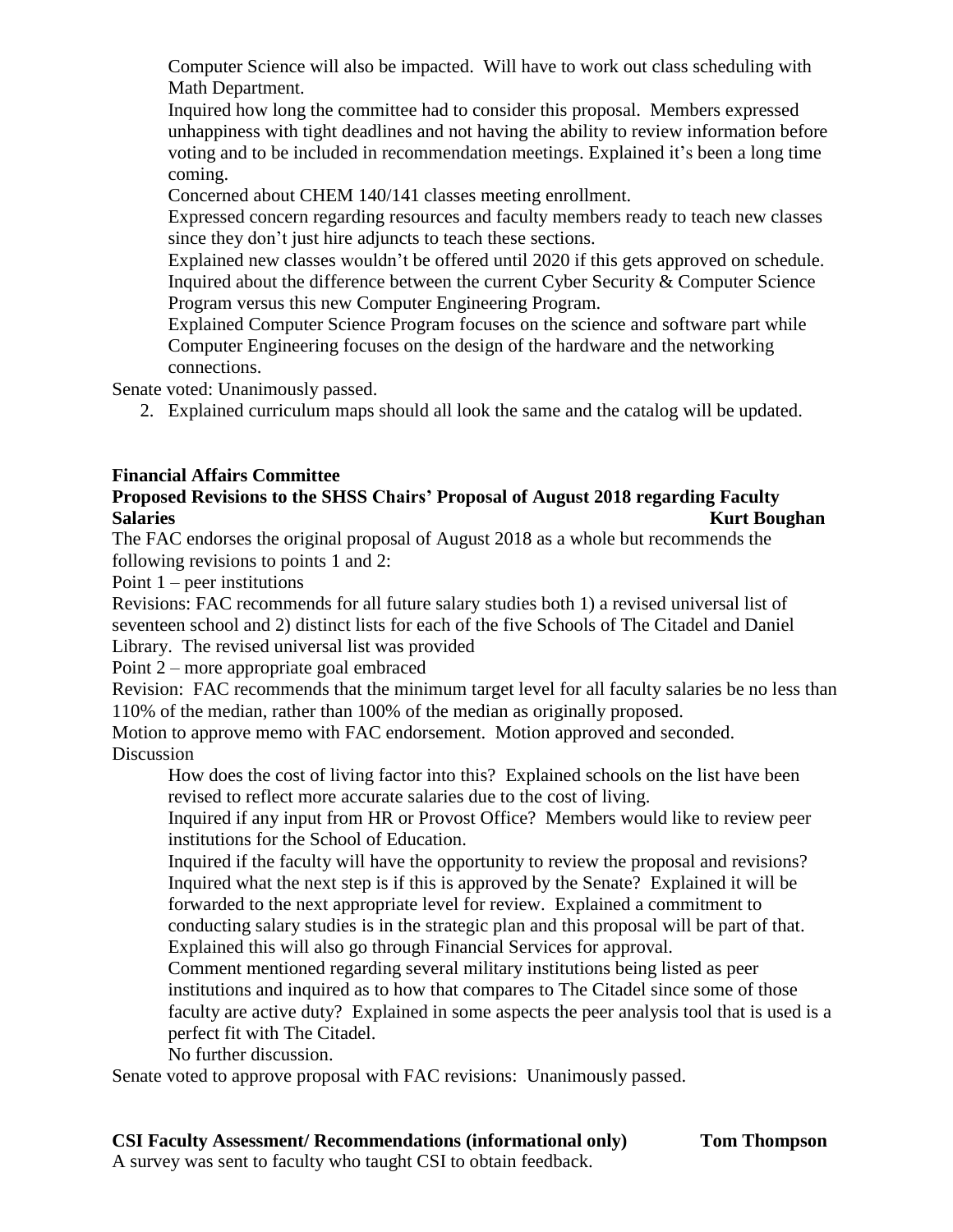There is a meeting on Thursday to discuss survey results. Also having a Quality of Life Committee Meeting on Tuesday to discuss managing the new schedule and meeting times. More to follow.

# **Annual Faculty Data Portfolio Proposal Joelle Neulander**

A proposal was put together asking that the Associate Provost view this year's change in format for the Faculty Data Portfolio (formerly known as a Personal Data Summary or PDS) as a pilot year in which faculty can provide input as to the success of the new system, have a chance to review its efficacy, and have a choice to either revert to the written/SharePoint system, or endorse the new method AY 2019-2020.

Motion to approve proposal. Motion approved and seconded. Discussion:

> Inquired if the new format allows a spot to input text about what they do as a teacher? Suggestion to form a subcommittee and involve CEITL&DE in process.

Explained the ease of use when submitting the enhanced portfolio for tenure and promotion with Taskstream. By clicking one button it would bring all information over. Duplicate effort isn't required.

Motion to amend proposal that calls for the creation of a subcommittee that will evaluate and compare the different systems used for PDS submission.

Senate Voted: Approved to add amendment to proposal to create subcommittee.

Senate Voted: Unanimously passed.

Will review at February meeting.

### **Update from the Provost** Mark Bebensee **Mark** Bebensee

1. New Provost

Dr. Sally Selden is selected as our new Provost and will be here in June.

2. A Greater Issues address will be held on February  $19<sup>th</sup>$ . Inquired on the time, either 12:30PM or 7:00PM.

Discussion:

Concerned with 12:30 time slot and if it would affect lunch. Explained it wouldn't since cadets would have lunch before or after.

Concerned with 7:00PM meeting time and cadets missing ESP time.

Member suggested it would be a good experiment to try an evening meeting to see how it goes.

Senate Voted: Majority of Senators voted for 7:00PM.

### **Senate Announcements** Senators Senators

No Senate announcements

### **Future Business Jack Porter**

1. Committee Assignments for AY 2019-2020

Asking for committee assignments for 2019-2020 academic year. This must be determined by the May meeting. All committees must have their first meeting by the first day of class.

2. Committee Chairs and Senate Liaisons If you are on a committee and don't have a chair or representation please contact Jack Porter. Fill in the remaining gaps. There is a list on SharePoint showing the committees and membership